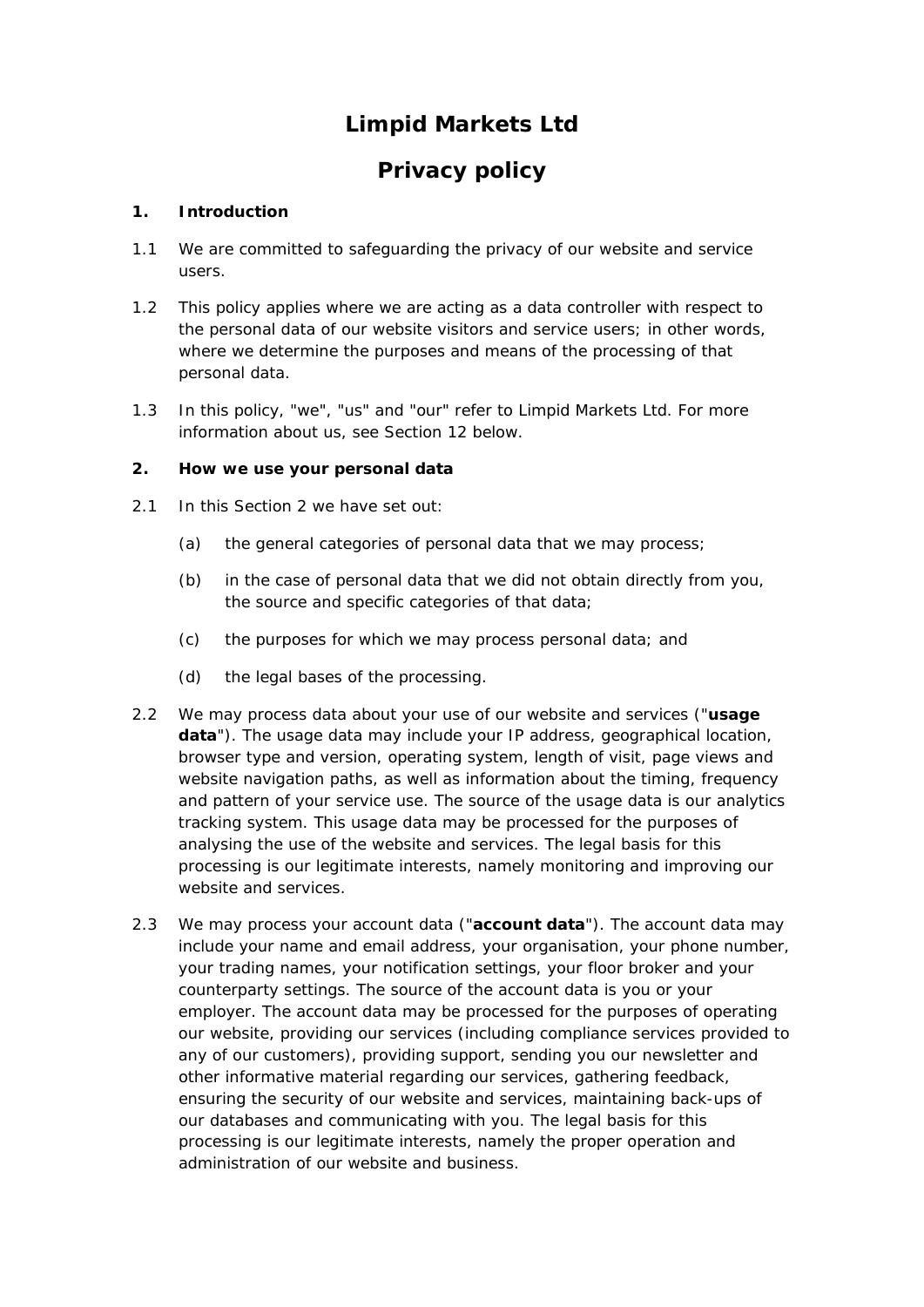- 2.4 We may process your personal data that are provided in the course of the use of our services ("**service data**"). The service data may include your tentative prices, "shows", response to "shows" and tentative confirmation details. The source of the service data is you or your employer. The service data may be processed for the purposes of operating our website, providing our services (including compliance services provided to any of our customers), providing support, sending you our newsletter and other informative material regarding our services, gathering feedback, ensuring the security of our website and services, maintaining back-ups of our databases and communicating with you. The legal basis for this processing is our legitimate interests, namely the proper operation and administration of our website and business.
- 2.5 We may process information that you provide to us for the purpose of subscribing you to service updates and other notifications associated with our services ("**notification data**"). The notification data may be processed for the purposes of sending you the relevant updates and/or notifications. The legal basis for this processing is our legitimate interests, namely communications with our customers and users.
- 2.6 We may process any of your personal data identified in this policy where necessary for the establishment, exercise or defence of legal claims, whether in court proceedings or in an administrative or out-of-court procedure. The legal basis for this processing is our legitimate interests, namely the protection and assertion of our legal rights, your legal rights and the legal rights of others.
- 2.7 Please do not supply any other person's personal data to us, unless we prompt you to do so.

# **3. Providing your personal data to others**

- 3.1 We may disclose your personal data to our suppliers or subcontractors in the following categories insofar as reasonably necessary for the provision, the maintenance and the enhancement of our services:
	- (a) hosting and hosting infrastructure services (our current provider of these services is Amazon Web Services, Inc); and
	- (b) communications services (our current providers of these services are Google, Inc and The Rocket Science Group LLC trading as MailChimp).
- 3.2 The servers used by these suppliers and subcontractors are situated either within the European Economic Area (EEA) or the United States of America (USA). Transfers from within the EEA to the USA will be protected by appropriate safeguards, namely the use of the Privacy Shield scheme and/or standard data protection clauses adopted or approved by the European Commission. For more information, see:

<https://www.privacyshield.gov/welcome>

<https://eur-lex.europa.eu/legal-content/EN/TXT/?uri=celex%3A32010D0087>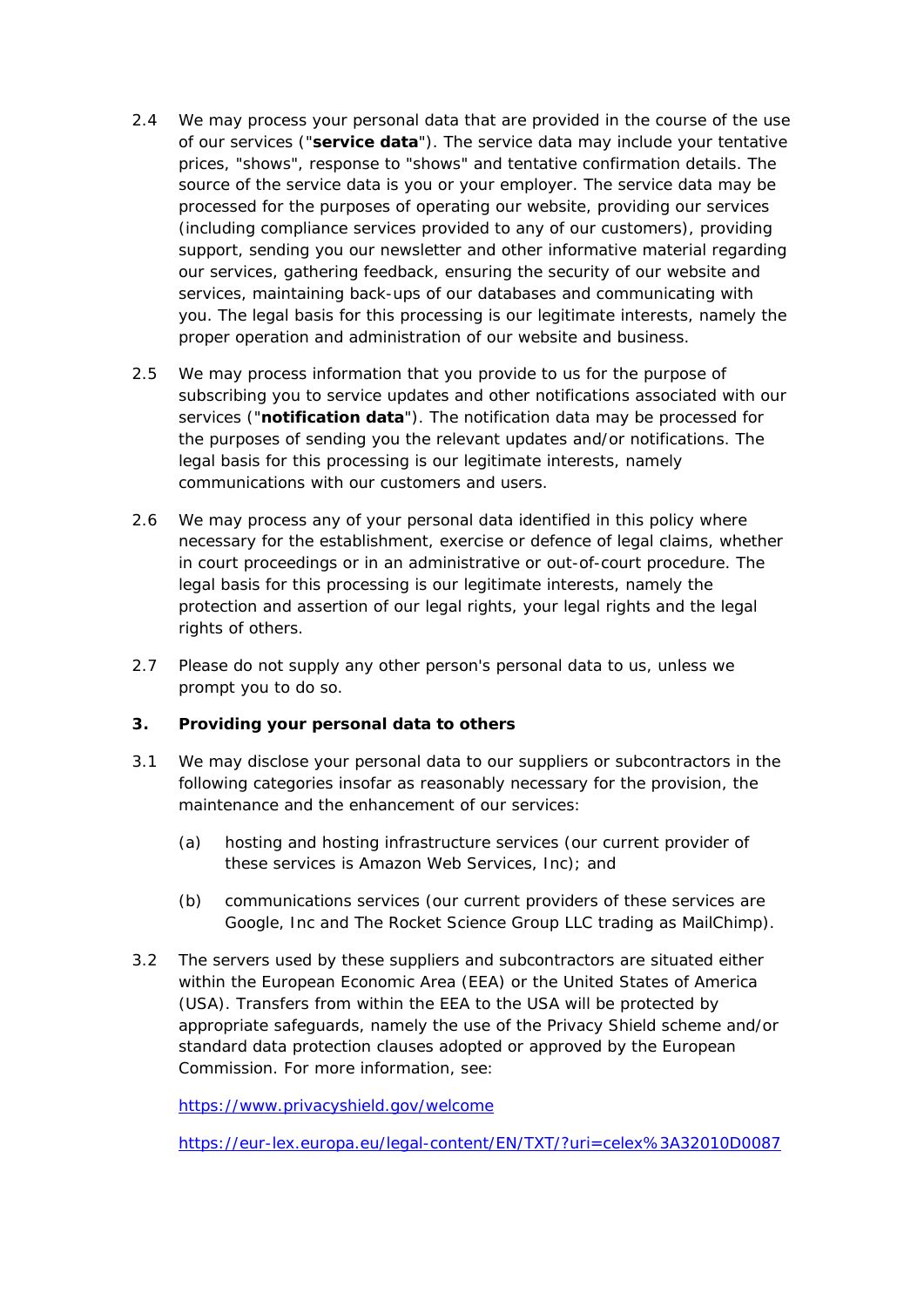- 3.3 As part of our compliance services we may provide to a customer any of your personal data relating to any action and communication such as "show" or tentative confirmation you went through with respect to that customer. (That customer will be a data controller in its own right with respect to any of your personal data that we supply in accordance with this Section 3.3.)
- 3.4 In addition to the specific disclosures of personal data set out in this Section 3, we may disclose your personal data where such disclosure is necessary for compliance with a legal obligation to which we are subject, or in order to protect your vital interests or the vital interests of another natural person. We may also disclose your personal data where such disclosure is necessary for the establishment, exercise or defence of legal claims, whether in court proceedings or in an administrative or out-of-court procedure.

# **4. Retaining and deleting personal data**

- 4.1 We will retain your personal data for a period of between 10 and 11 years following the end of the year of collection of that personal data. At the end of the retention period, we will irrevocably delete or anonymise the personal data. We retain the data for this period to enable us to provide compliance services to our customers.
- 4.2 Notwithstanding Section 4.1, we may retain your personal data where such retention is necessary for compliance with a legal obligation to which we are subject, or in order to protect your vital interests or the vital interests of another natural person, or where necessary for the establishment, exercise or defence of legal claims, whether in court proceedings or in an administrative or out-of-court procedure.

# **5. Security of personal data**

- 5.1 We will take appropriate technical and organisational precautions to secure your personal data and to prevent the loss, misuse or alteration of your personal data.
- 5.2 The following personal data will be stored by us in encrypted form: your organisation, password, usage data and service data.
- 5.3 Data that is sent from your web browser to our web server, or from our web server to your web browser, will be protected using encryption technology.
- 5.4 You acknowledge that the transmission of unencrypted (or inadequately encrypted) data over the internet is inherently insecure, and we cannot guarantee the security of data sent over the internet.
- 5.5 You should ensure that your password is not susceptible to being guessed, whether by a person or a computer program. You are responsible for keeping the password you use for accessing our website confidential and we will not ask you for your password (except when you log in to our website).

# **6. Amendments**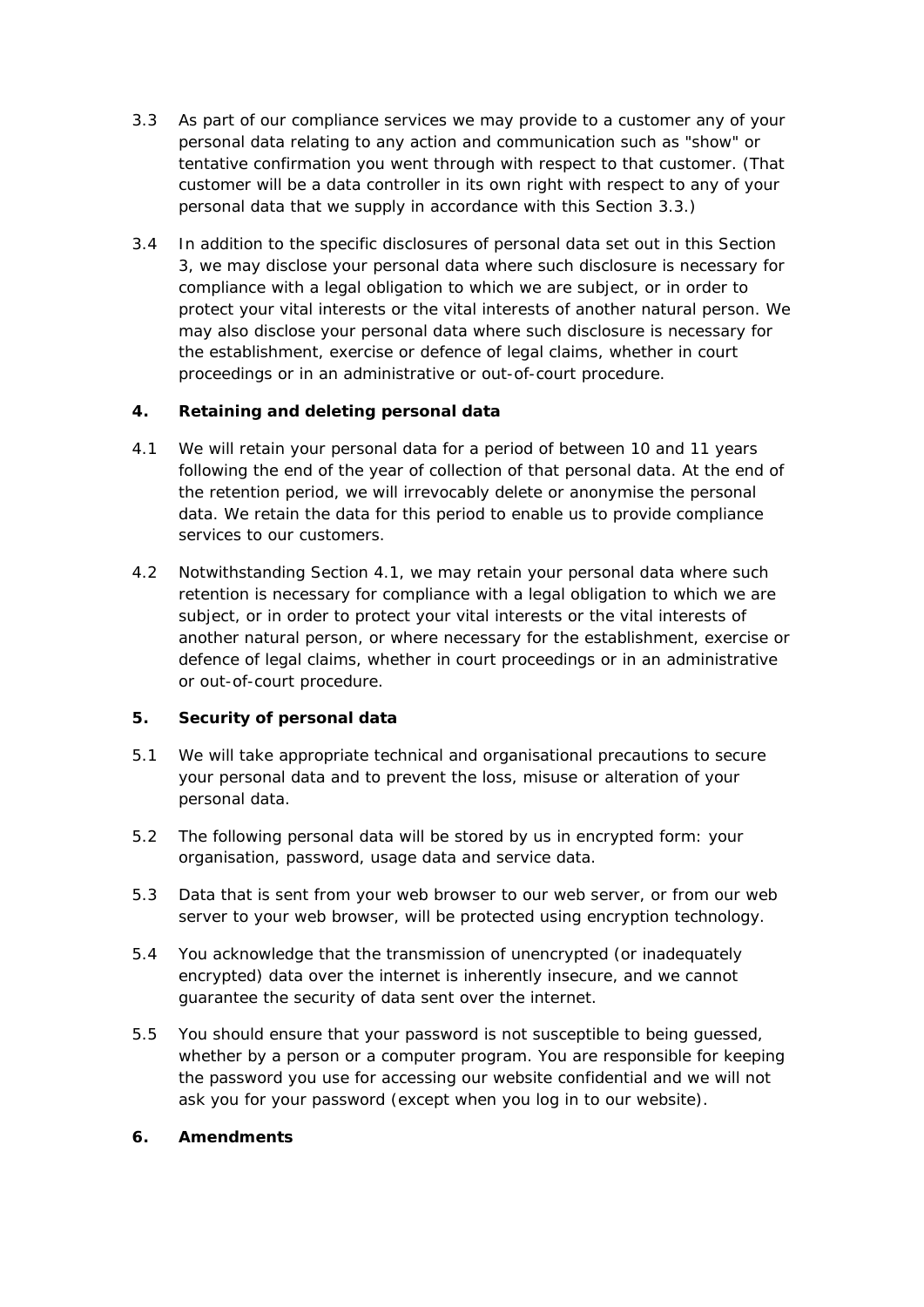- 6.1 We may update this policy from time to time by publishing a new version on our website.
- 6.2 You should check this page occasionally to ensure you are happy with any changes to this policy.
- 6.3 We may notify you by email of significant changes to this policy.

#### **7. Your rights**

- 7.1 In this Section 7, we have summarised the rights that you have under data protection law. Some of the rights are complex, and not all of the details have been included in our summaries. Accordingly, you should read the relevant laws and guidance from the regulatory authorities for a full explanation of these rights.
- 7.2 Your principal rights under data protection law are:
	- (a) the right to access;
	- (b) the right to rectification;
	- (c) the right to erasure;
	- (d) the right to restrict processing;
	- (e) the right to object to processing;
	- (f) the right to data portability;
	- (g) the right to complain to a supervisory authority; and
	- (h) the right to withdraw consent.
- 7.3 You have the right to confirmation as to whether or not we process your personal data and, where we do, access to the personal data, together with certain additional information. That additional information includes details of the purposes of the processing, the categories of personal data concerned and the recipients of the personal data. Providing the rights and freedoms of others are not affected, we will supply to you a copy of your personal data. The first copy will be provided free of charge, but additional copies may be subject to a reasonable fee.
- 7.4 You have the right to have any inaccurate personal data about you rectified and, taking into account the purposes of the processing, to have any incomplete personal data about you completed.
- 7.5 In some circumstances you have the right to the erasure of your personal data without undue delay. Those circumstances include: the personal data are no longer necessary in relation to the purposes for which they were collected or otherwise processed; you withdraw consent to consent-based processing; you object to the processing under certain rules of applicable data protection law; the processing is for direct marketing purposes; and the personal data have been unlawfully processed. However, there are exclusions of the right to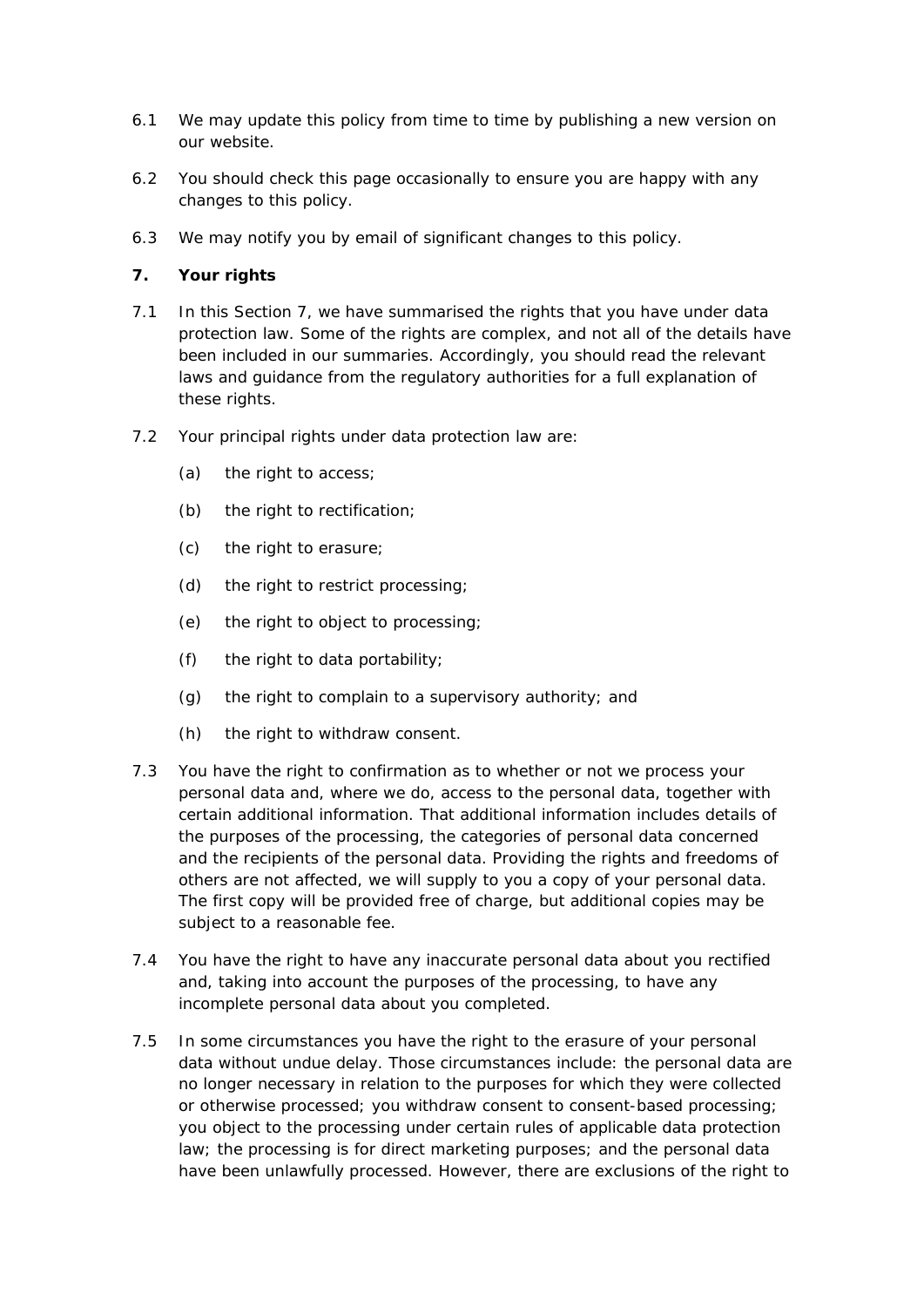erasure. The general exclusions include where processing is necessary: for exercising the right of freedom of expression and information; for compliance with a legal obligation; or for the establishment, exercise or defence of legal claims.

- 7.6 In some circumstances you have the right to restrict the processing of your personal data. Those circumstances are: you contest the accuracy of the personal data; processing is unlawful but you oppose erasure; we no longer need the personal data for the purposes of our processing, but you require personal data for the establishment, exercise or defence of legal claims; and you have objected to processing, pending the verification of that objection. Where processing has been restricted on this basis, we may continue to store your personal data. However, we will only otherwise process it: with your consent; for the establishment, exercise or defence of legal claims; for the protection of the rights of another natural or legal person; or for reasons of important public interest.
- 7.7 You have the right to object to our processing of your personal data on grounds relating to your particular situation, but only to the extent that the legal basis for the processing is that the processing is necessary for: the performance of a task carried out in the public interest or in the exercise of any official authority vested in us; or the purposes of the legitimate interests pursued by us or by a third party. If you make such an objection, we will cease to process the personal information unless we can demonstrate compelling legitimate grounds for the processing which override your interests, rights and freedoms, or the processing is for the establishment, exercise or defence of legal claims.
- 7.8 You have the right to object to our processing of your personal data for direct marketing purposes (including profiling for direct marketing purposes). If you make such an objection, we will cease to process your personal data for this purpose.
- 7.9 You have the right to object to our processing of your personal data for scientific or historical research purposes or statistical purposes on grounds relating to your particular situation, unless the processing is necessary for the performance of a task carried out for reasons of public interest.
- 7.10 To the extent that the legal basis for our processing of your personal data is:
	- (a) consent; or
	- (b) that the processing is necessary for the performance of a contract to which you are party or in order to take steps at your request prior to entering into a contract,

and such processing is carried out by automated means, you have the right to receive your personal data from us in a structured, commonly used and machine-readable format. However, this right does not apply where it would adversely affect the rights and freedoms of others.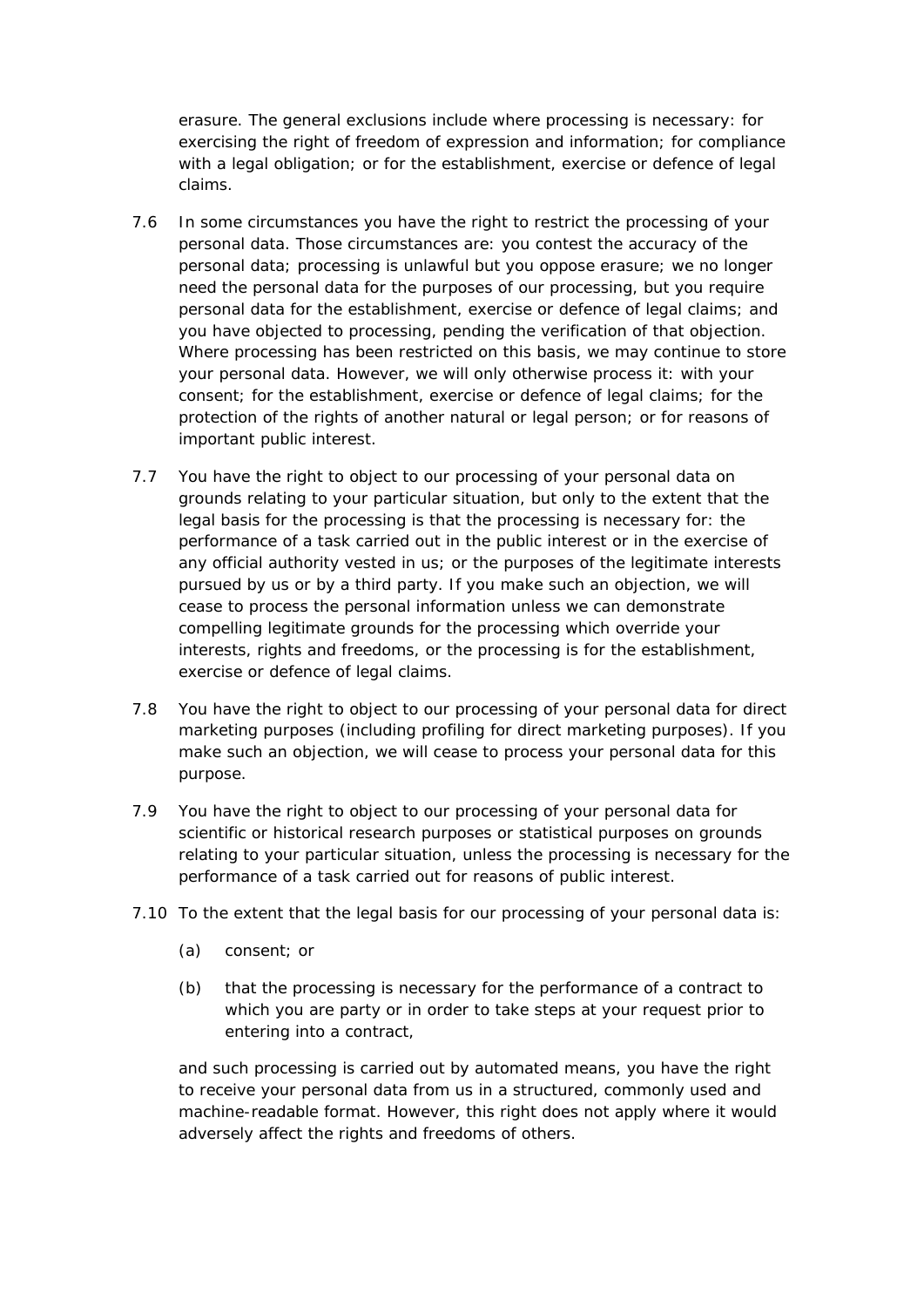- 7.11 If you consider that our processing of your personal information infringes data protection laws, you have a legal right to lodge a complaint with a supervisory authority responsible for data protection. You may do so in the EU member state of your habitual residence, your place of work or the place of the alleged infringement.
- 7.12 To the extent that the legal basis for our processing of your personal information is consent, you have the right to withdraw that consent at any time. Withdrawal will not affect the lawfulness of processing before the withdrawal.
- 7.13 You may exercise any of your rights in relation to your personal data by written notice to us.

# **8. Updating information**

8.1 Please let us know if the personal information that we hold about you needs to be corrected or updated.

# **9. About cookies**

- 9.1 A cookie is a file containing an identifier (a string of letters and numbers) that is sent by a web server to a web browser and is stored by the browser. The identifier is then sent back to the server each time the browser requests a page from the server.
- 9.2 Cookies may be either "persistent" cookies or "session" cookies: a persistent cookie will be stored by a web browser and will remain valid until its set expiry date, unless deleted by the user before the expiry date; a session cookie, on the other hand, will expire at the end of the user session, when the web browser is closed.
- 9.3 Cookies do not typically contain any information that personally identifies a user, but personal information that we store about you may be linked to the information stored in and obtained from cookies.

# **10. Cookies that we use**

10.1 We use cookies for authentication only: to identify you when you visit our website and as you navigate our website.

# **11. Managing cookies**

- 11.1 Most browsers allow you to refuse to accept cookies and to delete cookies. The methods for doing so vary from browser to browser, and from version to version. You can however obtain up-to-date information about blocking and deleting cookies via these links:
	- (a) <https://support.google.com/chrome/answer/95647?hl=en> (Chrome);
	- (b) [https://support.mozilla.org/en-US/kb/enable-and-disable-cookies](https://support.mozilla.org/en-US/kb/enable-and-disable-cookies-website-preferences)[website-preferences](https://support.mozilla.org/en-US/kb/enable-and-disable-cookies-website-preferences) (Firefox);
	- (c) <http://www.opera.com/help/tutorials/security/cookies/> (Opera);